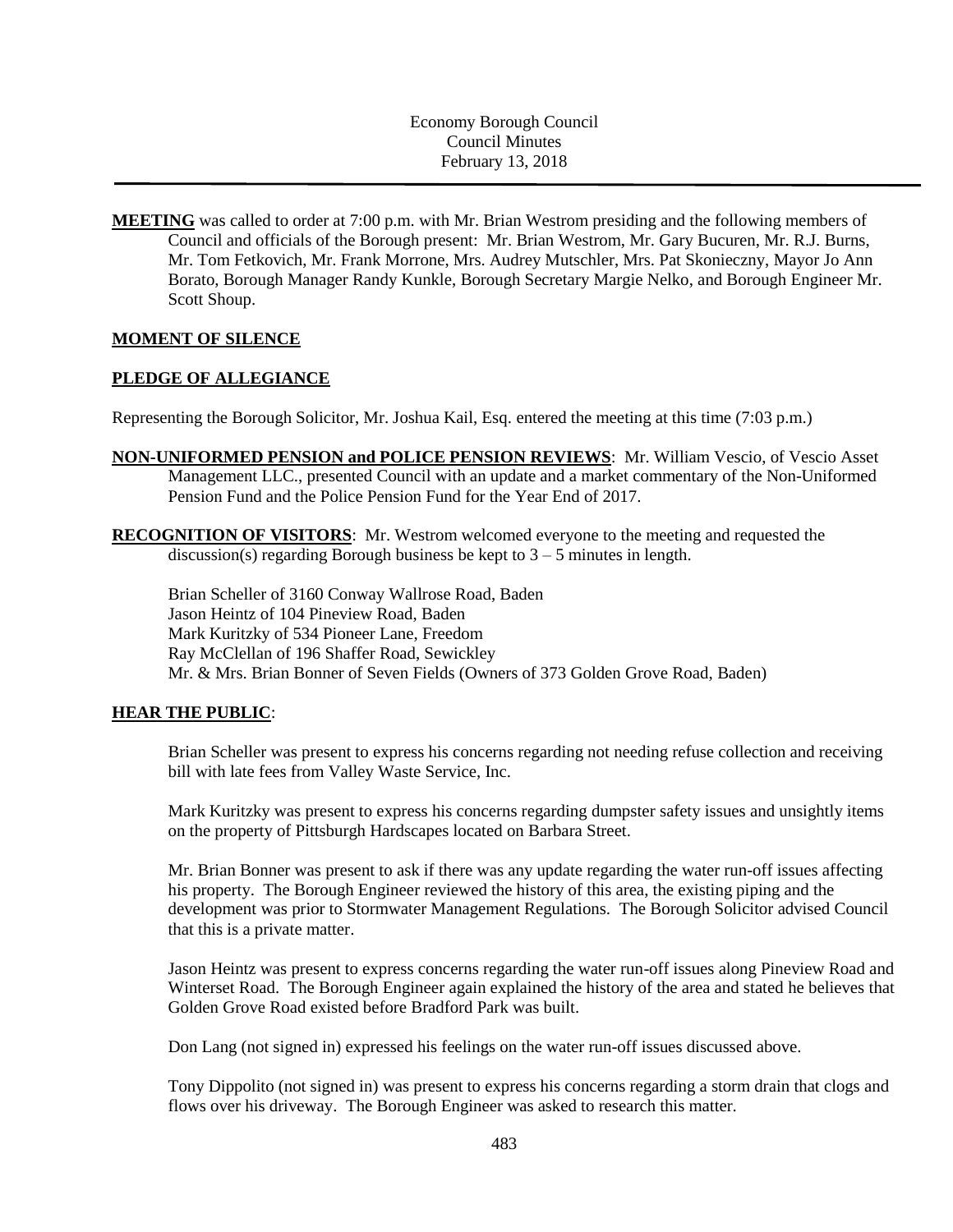Mr. Brian Bonner, again, addressed Council asking about a plan the Borough had several years ago. The Borough Engineer will research this matter.

### **MINUTES** of the Regular Meeting held on January 23, 2018, were presented to Council. **After some review the motion of Mrs. Mutschler, seconded by Mr. Burns to approve the Regular Meeting Minutes of January 23, 2018, as presented was unanimously carried.**

**FINANCE COMMITTEE**: Mr. Bucuren, Chairperson of the Finance Committee, reviewed the following:

- 1. Budget Report for the month of January 2018, was presented to Council. After some review and discussion this report was ordered received and filed.
- 2. Treasurer's Report for the month of January 2018 was presented to Council. After some review, this report was ordered received and filed.
- 3. Bills Payable for the period of January 10, 2018 through February 13, 2018, in the amount of \$122,047.73 from the General Fund and in the amount of \$1,352.95 from the Highway Aid (Liquid Fuels) Fund were presented to Council for review. Mrs. Mutschler questioned the mileage and the dollar amount reported on check number 26422, which was determined to be a typographical error. **After some review and discussion, the motion of Mr. Bucuren, seconded by Mr. Morrone to approve the list of Bills Payable with the correction to the description portion of check number 26422 was unanimously carried, with the exception of Mr. Bucuren regarding the Public Works bills, due to his brother works in the department and the exception of Mrs. Skonieczny regarding charges (if applicable) submitted on the Borough Solicitor's bill regarding litigation matters for the Skonieczny lawsuit.**

| 01/22/2018 | 26387 | Dorothy Gnarra-Tax Collector       | 2018 Real Estate Postage Expenses           | 3,675.00 |
|------------|-------|------------------------------------|---------------------------------------------|----------|
| 02/13/2018 | 26388 | A G-Squared Services LLC           | 2017-2018 On Lot Sewage Enforcement Service | 350.00   |
| 02/13/2018 | 26389 | <b>ADT Security Services</b>       | <b>Monthly Security Service</b>             | 93.96    |
| 02/13/2018 | 26390 | Aflac                              | Employee ACC Insurance                      | 253.50   |
| 02/13/2018 | 26391 | Ambridge Water Authority           | 2017 4th Qtr. Water Service                 | 587.71   |
| 02/13/2018 | 26392 | Amcom Office Systems, Inc.         | Monthly Copier Maintenance/Overage          | 213.27   |
| 02/13/2018 | 26393 | <b>Animal Control Services</b>     | Animal Control Service Fee                  | 550.00   |
| 02/13/2018 | 26394 | Aramark Uniform Service            | <b>Uniform Expenses</b>                     | 436.12   |
| 02/13/2018 | 26395 | <b>Atlantic Tactical</b>           | Uniform Expenses-Police                     | 821.60   |
| 02/13/2018 | 26396 | Baierl Automotive-Ford             | Vehicle Repair Parts                        | 113.60   |
| 02/13/2018 | 26397 | <b>Bauman Office Plus</b>          | Misc. Office Supplies                       | 136.77   |
| 02/13/2018 | 26398 | Beaver Cty Times-Newspapers Inc.   | Legal Ad-Zoning Ordinance Amendment         | 339.50   |
| 02/13/2018 | 26399 | Beaver Valley Police Chiefs Assoc. | 2018 Membership Dues                        | 30.00    |
| 02/13/2018 | 26400 | Brickner, Theodore J.              | 2018 Boot Allowance                         | 99.99    |
| 02/13/2018 | 26401 | Building Insp. Underwriters of PA  | <b>Building Permit Inspections</b>          | 720.00   |
| 02/13/2018 | 26402 | Burns, Daniel                      | Mileage Reimbursement-Asst. CEO             | 64.95    |
| 02/13/2018 | 26403 | Butler Gas Products Co, Inc.       | Monthly Cylinder Rental                     | 194.20   |
| 02/13/2018 | 26404 | $C & K$ Wholesale, Inc.            | Vehicle Repair Parts                        | 192.76   |
| 02/13/2018 | 26405 | Cargill, Incorporated              | Road Salt                                   | 9,700.20 |
| 02/13/2018 | 26406 | <b>CCBC</b> Police Academy         | Police Manuals                              | 780.00   |
|            |       |                                    | 10 A                                        |          |

#### General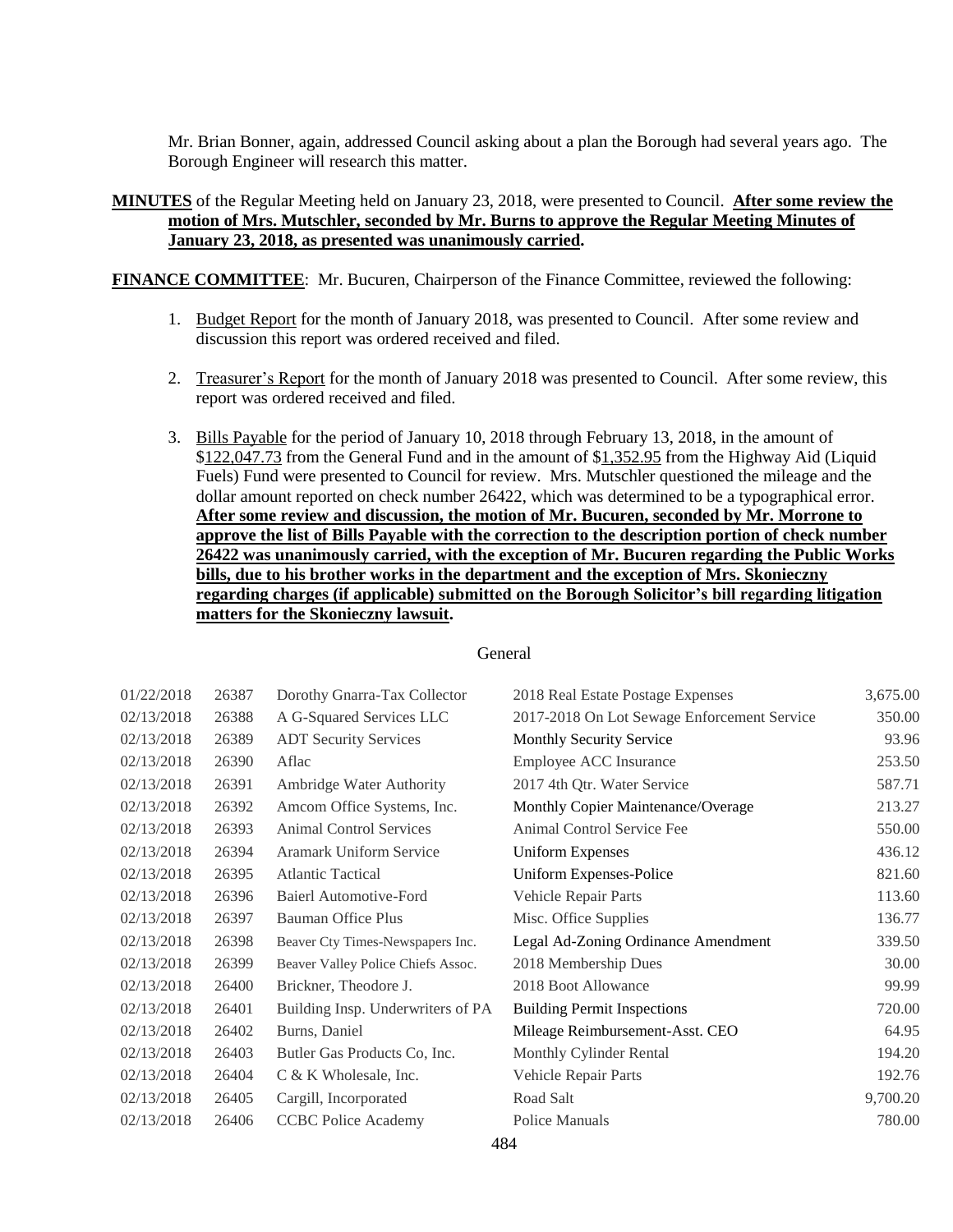| 02/13/2018 | 26407 | Clean Care, Inc.                     | <b>Floor Mat Service</b>                   | 98.83     |
|------------|-------|--------------------------------------|--------------------------------------------|-----------|
| 02/13/2018 | 26408 | Columbia Gas                         | Monthly Gas Service                        | 1,443.00  |
| 02/13/2018 | 26409 | Comcast 0029740                      | Monthly Internet/Phone Service             | 581.94    |
| 02/13/2018 | 26410 | Comcast 0029955                      | Monthly Internet/Phone Service             | 105.75    |
| 02/13/2018 | 26411 | Coverall North America, Inc.         | Monthly Cleaning Services                  | 739.00    |
| 02/13/2018 | 26412 | <b>DCED UCC Fees</b>                 | 2017 4th Qtr. UCC Fees                     | 130.00    |
| 02/13/2018 | 26413 | Dickman Directories Inc.             | 2018 Beaver Valley Directories             | 303.60    |
| 02/13/2018 | 26414 | Duquesne Light Company               | Monthly Electric Service                   | 1,342.85  |
| 02/13/2018 | 26415 | Economy Plumbing & Heating Co.       | Misc. Operating Supplies/Veh. Repair Parts | 492.29    |
| 02/13/2018 | 26416 | Galls LLC                            | <b>Uniform Expenses</b>                    | 160.32    |
| 02/13/2018 | 26417 | Guth Laboratories, Inc.              | Certified Pre-mix Solutions                | 67.11     |
| 02/13/2018 | 26418 | Herb Brittner Radiator Svce, Inc.    | Vehicle Repair Parts                       | 670.00    |
| 02/13/2018 | 26419 | Hunter Truck Sales & Service, Inc.   | Vehicle Repair Parts                       | 224.56    |
| 02/13/2018 | 26420 | Janice Jeschke Beall, Recorder Deeds | 2018 Local Realty Transfer Print Outs      | 70.00     |
| 02/13/2018 | 26421 | JC Ehrlich Co., Inc.                 | <b>Pest Control Services</b>               | 135.98    |
| 02/13/2018 | 26422 | Kunkle, Randy S.                     | Mileage Reimbursement-Mgr.                 | 125.67    |
| 02/13/2018 | 26423 | LCA-Lease Corp. of America           | Telephone Leasing                          | 209.81    |
| 02/13/2018 | 26424 | M & M Uniforms, Inc.                 | <b>Uniform Expenses</b>                    | 20.70     |
| 02/13/2018 | 26425 | <b>MDIA</b>                          | <b>Building Permit Inspections</b>         | 473.00    |
| 02/13/2018 | 26426 | Michael Baker International, Inc.    | <b>Planning Commission Consultant Fees</b> | 1,475.00  |
| 02/13/2018 | 26427 | Mitel Cloud Services                 | Monthly Telephone Service                  | 277.85    |
| 02/13/2018 | 26428 | Morton Salt, Inc.                    | Road Salt                                  | 29,774.91 |
| 02/13/2018 | 26429 | Murphy Tractor-Powerplan             | <b>Equipment Repair Parts</b>              | 149.27    |
| 02/13/2018 | 26430 | Napa-Station Auto Parts              | Misc. Operating Supplies/Veh. Repair Parts | 886.28    |
| 02/13/2018 | 26431 | Nationwide Employee Benefits         | Group Life Insurance Coverage              | 2,222.97  |
| 02/13/2018 | 26432 | NITV Federal Services, LLC           | Examiners Recert Course/Membership         | 350.00    |
| 02/13/2018 | 26433 | Occidental Life Ins. Co of NC        | Employee Paid Life Insurance               | 79.14     |
| 02/13/2018 | 26434 | PA One Call System, Inc.             | PA One Call Services                       | 51.71     |
| 02/13/2018 | 26435 | <b>PAMA</b>                          | 2018 Membership Dues                       | 140.00    |
| 02/13/2018 | 26436 | <b>PGH Networks</b>                  | Telephone Maintenance                      | 99.00     |
| 02/13/2018 | 26437 | Pitt Specialty Supply Inc.           | Misc. Operating Supplies                   | 70.62     |
| 02/13/2018 | 26438 | Pittsburgh Public Safety Supply      | <b>Uniform Expenses</b>                    | 507.28    |
| 02/13/2018 | 26439 | Point Spring Company                 | Vehicle Repair Parts                       | 5,606.94  |
| 02/13/2018 | 26440 | <b>Record Printing Company</b>       | Real Estate Tax Printing Services          | 697.24    |
| 02/13/2018 | 26441 | Reed Oil Company                     | Diesel Fuel                                | 4,917.21  |
| 02/13/2018 | 26442 | Reliance Standard Life Insurance     | Group Life Insurance Coverage              | 330.00    |
| 02/13/2018 | 26443 | <b>Reserve Account-Pitney Bowes</b>  | Replenish Postage Meter Funds              | 500.00    |
| 02/13/2018 | 26444 | Russell Standard Corp.               | Cold Patch                                 | 887.00    |
| 02/13/2018 | 26445 | Shoup Engineering Inc.               | <b>Engineering Services</b>                | 125.00    |
| 02/13/2018 | 26446 | Shultz Ford Lincoln Inc.             | Vehicle Repair Parts                       | 3,135.21  |
| 02/13/2018 | 26447 | Smitty's Service.                    | Vehicle Parts/Maint. Services              | 1,092.67  |
| 02/13/2018 | 26448 | Spectrum Medical Corp, LLC           | <b>Random Drug Testing Services</b>        | 140.00    |
| 02/13/2018 | 26449 | <b>Sprint Communications</b>         | Mthly Cellphone Service                    | 422.96    |
| 02/13/2018 | 26450 | <b>Staley Cmmtn-BearCom-</b>         | Radio Service Contract                     | 400.00    |
| 02/13/2018 | 26451 | <b>Staples Advantage</b>             | Misc. Office Supplies                      | 436.45    |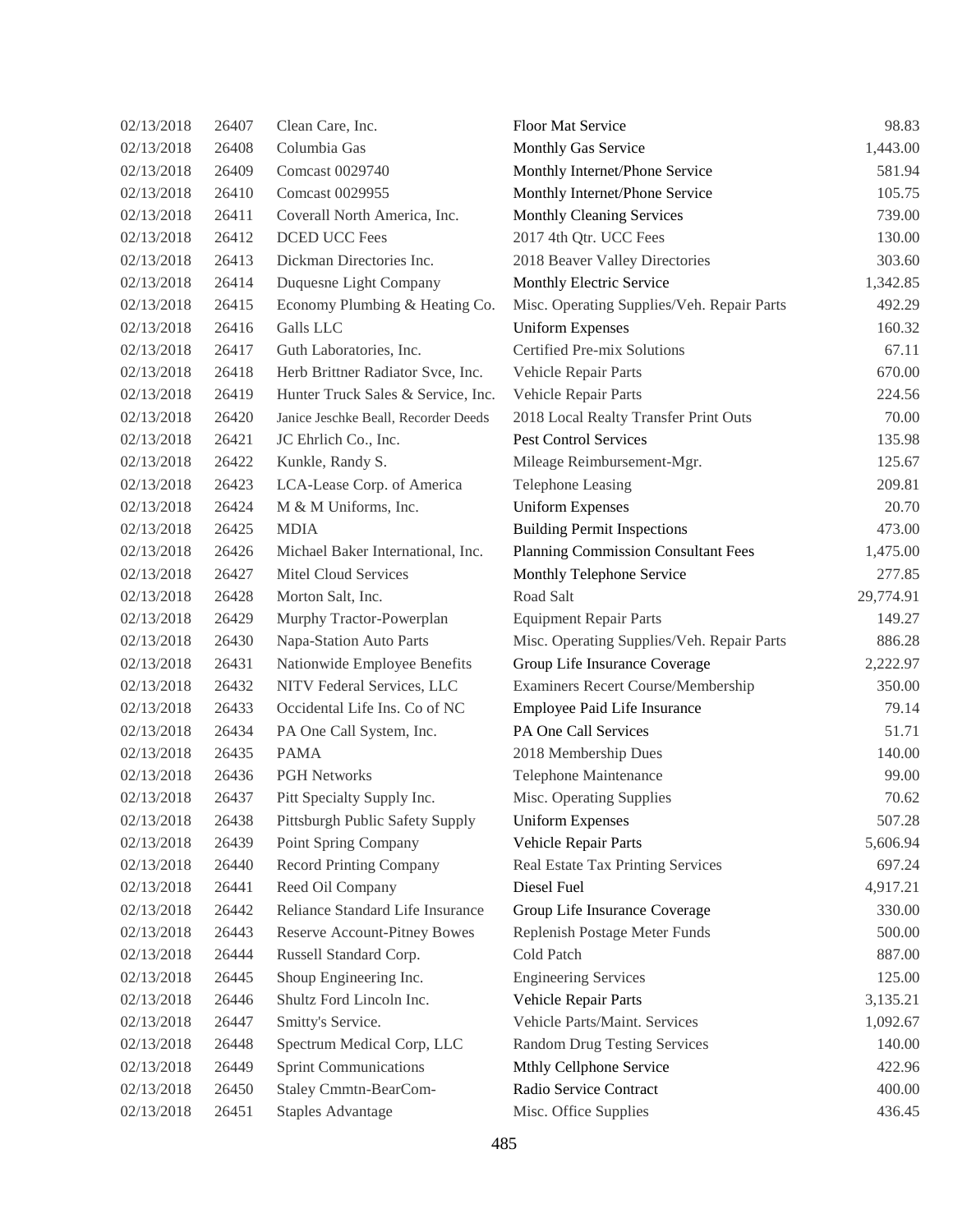| 02/13/2018 | 26452 | <b>SWIF-State Worker's Ins. Fund</b> | Workers Comp Ins Payment          | 1,762.00   |
|------------|-------|--------------------------------------|-----------------------------------|------------|
| 02/13/2018 | 26453 | Teamsters Local Union 250            | <b>Union Dues</b>                 | 360.00     |
| 02/13/2018 | 26454 | The Keeper of the Stationery         | <b>Nylon American Flags</b>       | 111.20     |
| 02/13/2018 | 26455 | Thomas V. Giel Garage Doors, Inc.    | Garage Door Repair/Maint. Service | 279.50     |
| 02/13/2018 | 26456 | Thomas V. Giel Garage Doors, Inc.    | Garage Door Repairs               | 1,837.00   |
| 02/13/2018 | 26457 | TransAxle LLC                        | <b>Vehicle Repair Parts</b>       | 5,691.50   |
| 02/13/2018 | 26458 | V <sub>i</sub> -HAUS                 | Monthly Hosting Agreement Fees    | 875.50     |
| 02/13/2018 | 26459 | W. PA Teamsters - COBRA              | Monthly COBRA Health Insurance    | 877.21     |
| 02/13/2018 | 26460 | W. PA Teamsters Emp. Welfare Fund    | Monthly Health Insurance          | 22,146.92  |
| 02/13/2018 | 26461 | Walsh Equipment                      | Equipment/Vehicle Repair Parts    | 3,199.72   |
| 02/13/2018 | 26462 | Wex Bank-Sunoco                      | <b>Monthly Gasoline Usage</b>     | 3,384.93   |
|            |       |                                      |                                   | 122.047.73 |

### Highway Aid Fund

| 02/13/2018 | 140 | Duquesne Light Company | Mthly Electric Service-Street Lights/Traffic Signals | 1,352.95 |  |
|------------|-----|------------------------|------------------------------------------------------|----------|--|
|            |     |                        |                                                      | 1.352.95 |  |

**ORDINANCE COMMITTEE**: Mrs. Skonieczny, Chairperson of the Ordinance Committee, informed Council that it was brought to her attention that the Council pay is not incompliance with the Borough Code. Mrs. Skonieczny presented the background supporting the non-compliance. The Borough Solicitor stated that an ordinance needs to be adopted setting the Council remuneration.

**PARKS and RECREATION COMMITTEE:** Mr. Fetkovich, Chairperson the Parks and Recreation Committee, presented Council with information regarding the Bridger Baseball Association not applying for the grant this year.

### **PROPERTY and BUILDING COMMITTEE**: No Report.

- **PUBLIC WORKS (PW) COMMITTEE**: Mr. Burns, Chairperson of the Public Works Committee, presented Council with updates regarding the following issue(s):
	- 1. Public Works Report Mr. Burns presented Council with an overview of items that the Public Works Department has completed. After some review, this report was ordered received and filed.
	- 2. Ford F550 Truck and Ford F350 Pickup Truck Mr. Burns informed Council that the F550 truck's diesel engine shut off while plowing possibly caused by a cylinder being hydraulically locked by fuel due to an injector failing. The Public Works Foreman is asking Council to consider replacing this truck rather than making costly repairs and replacing the F350 pickup truck that broke in 2017. Members of Council discussed if the purchase(s) were budgeted, the recent repairs to the F550 and that the injectors may be under warranty.
	- 3. Public Works Contract Mr. Burns will be contacting the union to set a meeting date for next week.

Mr. Burns requested an executive session to discuss a personnel matter.

Mrs. Mutschler asked Mr. Burns if he will be meeting with the Borough Engineer regarding the paving schedule and if he was aware of the cones on Hillsdale Avenue.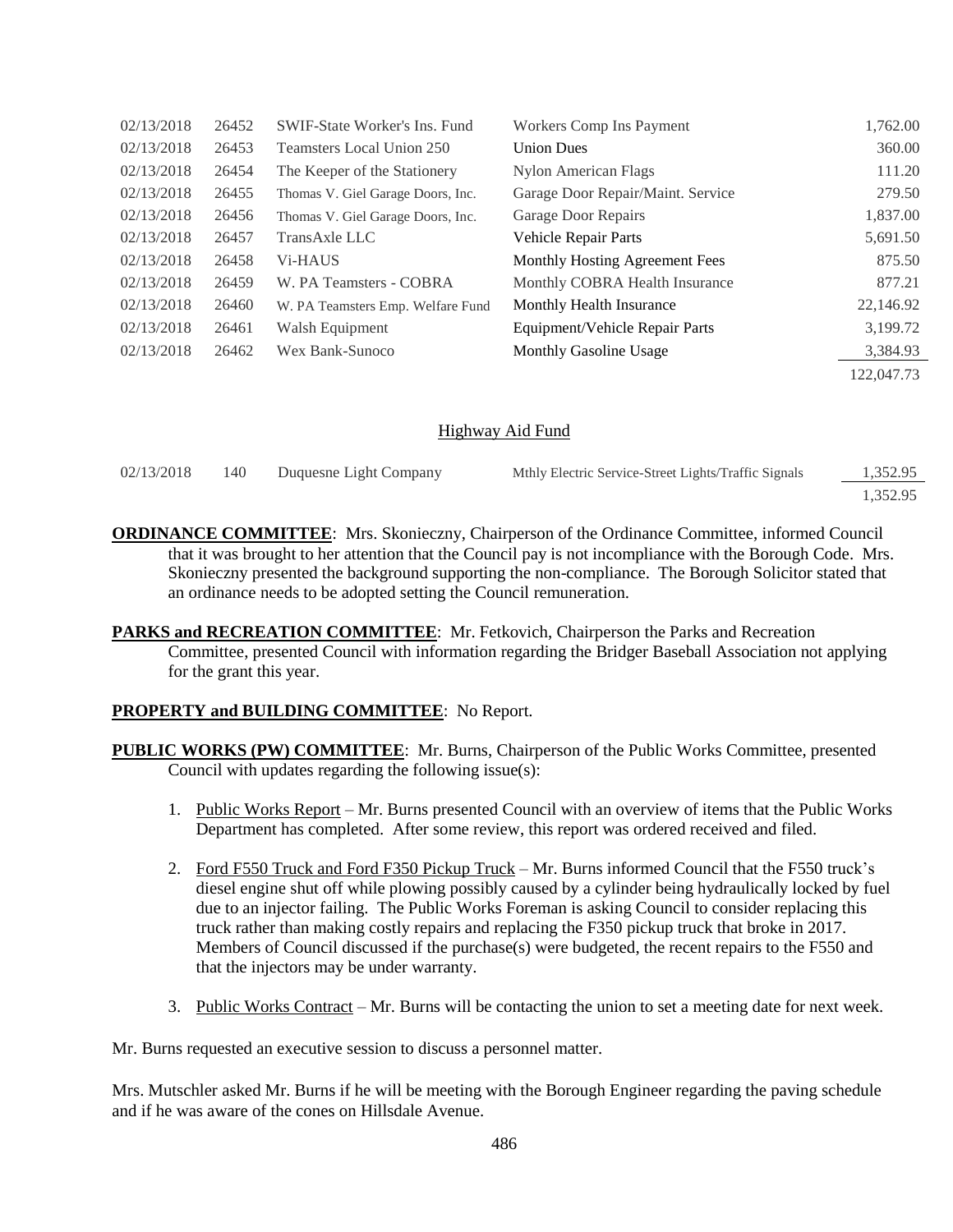After considering all the concerns from members of Council, Mr. Westrom amended the Committee appointments which included establishing the Public Safety Committee. Mrs. Mutschler was appointed the Finance Committee Chairperson and Mr. Bucuren was appointed the Public Safety Committee Chairperson. The Borough Solicitor stated that if the Ordinance(s) are not being amended then a Public Safety Committee is needed. Mrs. Skonieczny stated that it appears that the removal of the Public Safety Committee by President Westrom outside a public meeting was in violation of the Sunshine Act and the violation needs to be cured. President Westrom reestablished the Public Safety Committee and cured the violation.

**MAYOR'S REPORT**: Mayor Borato presented Council with updates regarding the following issues:

- 1. Mayor's Monthly Police Department Report for January 2018 After some review, this report was ordered received and filed.
- 2. Police Department Remodeling No update at this time.
- 3. Borough Building and Public Works Department Video Cameras Mayor Borato stated Vector Security will be sending a quote for transferring the Borough Building and Public Works Department footage to the police department.
- 4. Breathalyzer/Intoxilyzer Purchase The Intoxilyzer has been purchased.

Mayor Borato requested an executive session to discuss a personnel matter.

**SOLICITOR'S REPORT:** The Borough Solicitor presented Council with updates regarding the following issue(s):

- 1. Skonieczny Lawsuit No update at this time.
- 2. Video Cameras (Right-to-Know) The Borough Solicitor stated that after speaking with Chief O'Brien a policy regarding the camera footage being transferred to the police department is being recommended.
- 3. Bridger Baseball Association Grant This matter was discussed under the Parks and Recreation Committee Report.
- 4. Fire Hydrant Agreement The Borough Solicitor advised Council that the agreement has not been executed by Ambridge Water Authority and recommended, again, withholding the fire hydrant payment(s). The Borough Secretary requested a motion regarding this matter. **After some review and discussion, the motion of Mrs. Skonieczny seconded by Mr. Morrone to withhold the fire hydrant payment(s) until this issue is satisfied was unanimously carried.**
- 5. Recreation Board (Child Clearances) The Borough Solicitor advised Council that clearances are not required because the Recreation Board does not care for children.
- 6. Refuse Collection Exemptions The Borough Manager reviewed the background of residents requesting to be exempt from using the refuse collection service. Ordinance No. 182 governs exclusive rights to one (1) hauler being permitted in the Borough but does not govern the residents to use the service. The Borough Solicitor recommended further discussion in executive session.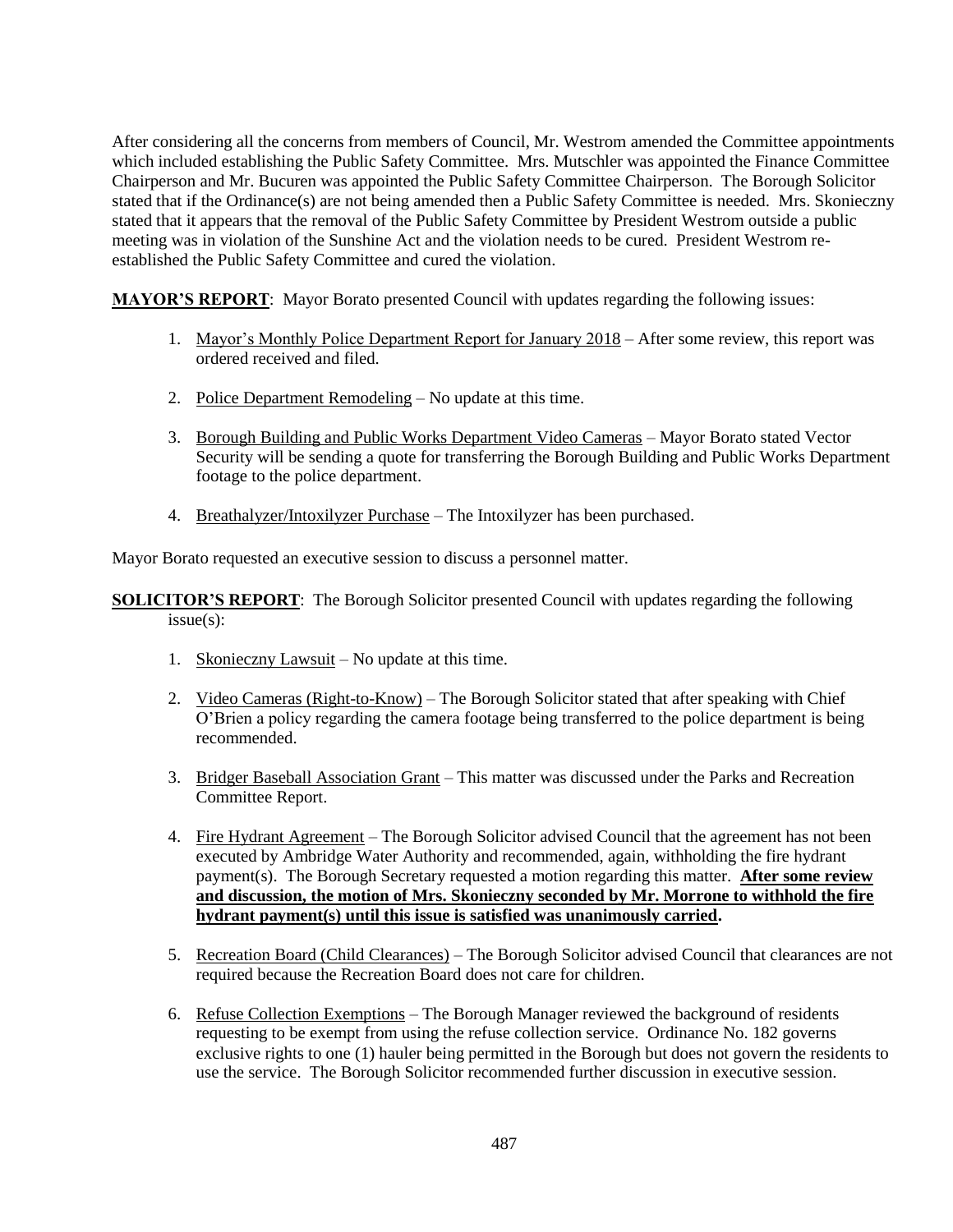**ENGINEER'S REPORT** – The Borough Engineer presented Council with updates regarding the following issue(s):

- 1. Frederick Road (Freshwater) Drainage Issue The Borough Engineer explained that water run-off from the ballfield area is draining down Frederick Road. The Public Works Foreman has an idea for a swale to help with the run-off.
- 2. Ridgewood Drive Drainage Issue The Borough Engineer explained the background of the housing plan and that it predated the Stormwater Management regulations. There are two (2) locations that have been draining over a hillside causing significant erosion. The Borough Engineer would like to get photographs of this for Council's consideration and then he can advise Council further.

# **OLD BUSINESS**:

1. Non-organized Employee Resolution – This matter will be discussed in executive session.

Mrs. Mutschler asked if there was supposed to be a Public Hearing for nonconforming lot size at 7:00 p.m. and if there is a problem with advertising and no hearing. A public hearing regarding the amending of the Nonconforming Lot Size Ordinance that we advertised in December and that was also advertised twice in January indicating the hearing would take place tonight. There was some discussion on whether or not this hearing could be postponed but was determined in order to do so it would have to be re-advertised. It needs to be noted that the meeting continued until the information required for the hearing was gathered.

# **NEW BUSINESS**:

- 1. Advertising for Assistant Code Enforcement Services Members of Council discussed the description of position, work hours, pay rate and if the Borough Manager should have discretion over these matters. **After some discussion, the motion of Mr. Morrone, seconded by Mr. Burns to approve the advertising of an Assistant Code Enforcement Officer was unanimously carried.** This ad is to mirror the previous ad from March 2017.
- 2. Recording Device Members of Council discussed this subject being discussed in the past, the current recorder not recording at the last meeting and possibly needing a backup recording device for meetings. **It was the consensus of Council to have a backup recorder for meetings.**
- 3. Beaver County Regional COG (BCRCOG) Delegate/Alternate The Borough Manager presented Council with the need to appoint a Delegate and an Alternate for the BCRCOG. Mr. Fetkovich stated that he enjoys the meetings and is willing to participate if someone else would be willing to attend the meetings he could not due to his schedule would make it difficult to attend most meetings. **It was the consensus of Council to appoint Mr. Fetkovich as the Delegate and Mr. Westrom as the Alternate representatives to the Beaver County Regional COG.**

# **OTHER BUSINESS**:

Mayor Borato, as Vice Chair of the Economy Borough Municipal Authority (EBMA), requested residents to contact EBMA immediately when they see raw sewage discharge (as on Winterset Road) because it is a safety concern and that the Ridgewood Plan remediation work is ongoing.

**PUBLIC HEARING FOR NONCONFORMING LOT SIZE ORDINANCE NO. 465:** The Borough Solicitor announced that the public hearing is intended to afford the public an opportunity to comment on the proposed Ordinance No. 465. The Borough Manager verified that the public hearing and Ordinance